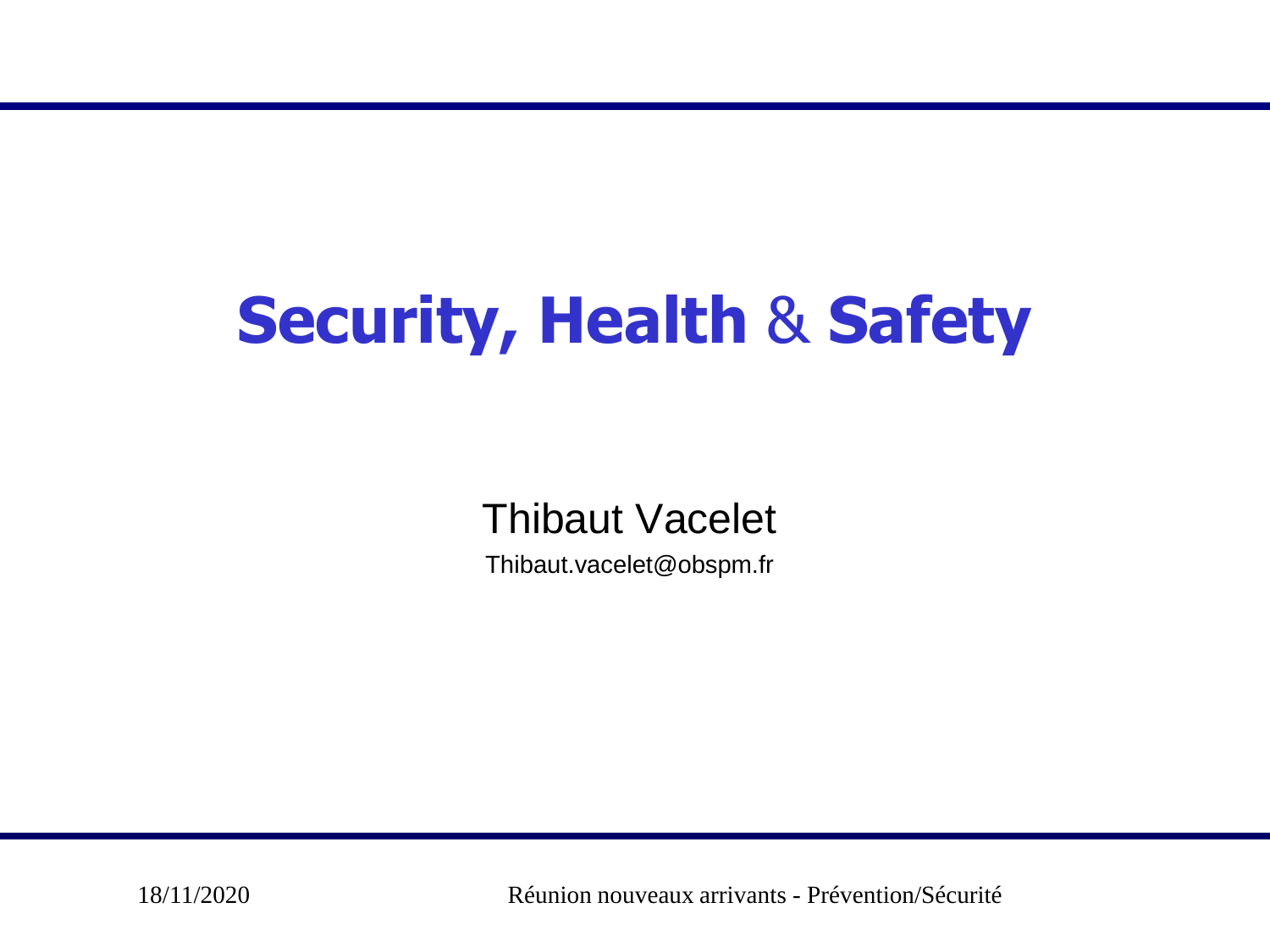## **Emergency instructions**



After an accident: inform an Assistant de Prévention, write in the dedicated registry (RSST), fill an accident report form if needed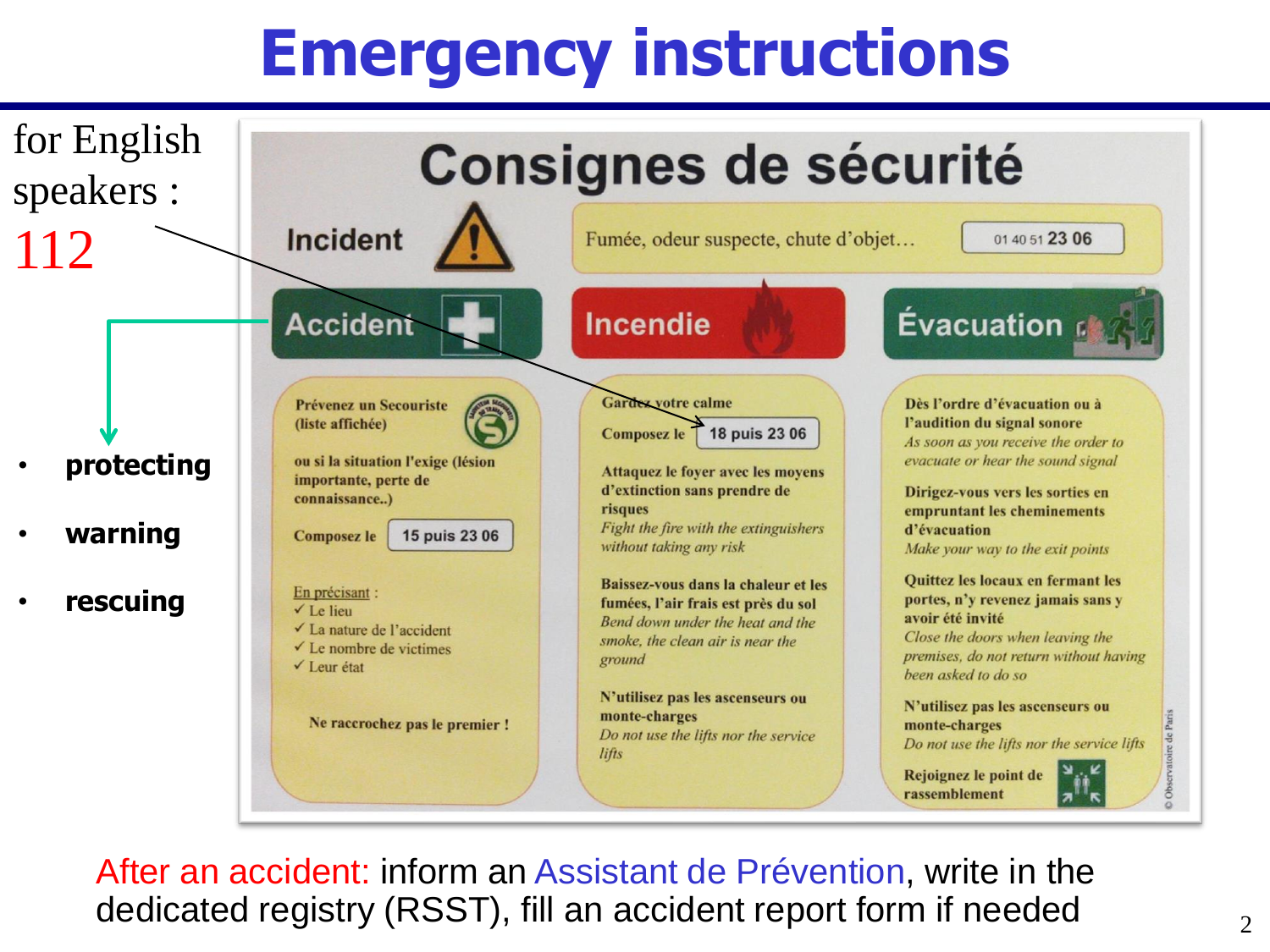### **Emergency gathering spot**



Each time a person from outside the site is welcomed, information **must** be given. Legal obligation even for a simple meeting.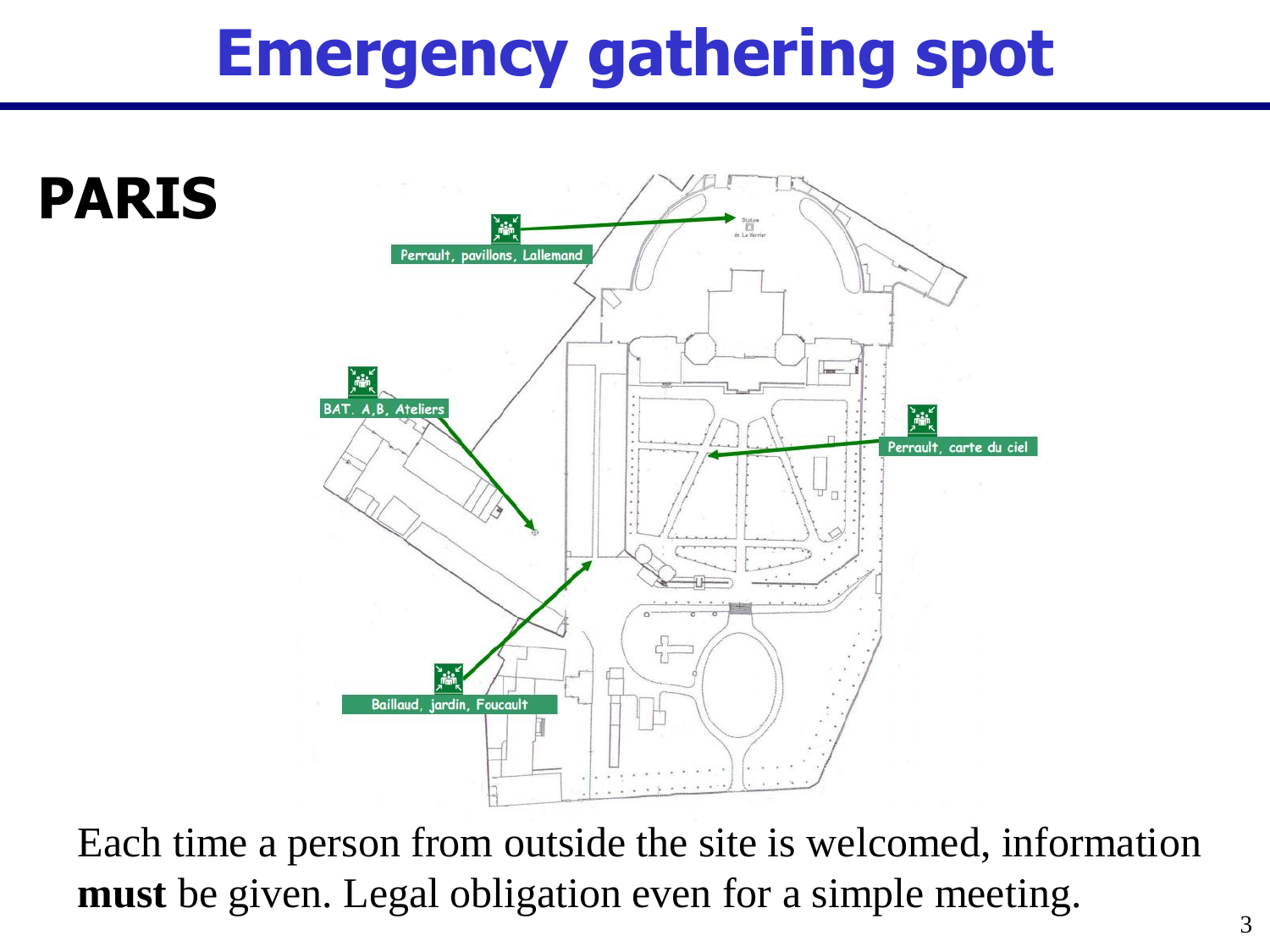### **Emergency gathering spot**



### **MEUDON**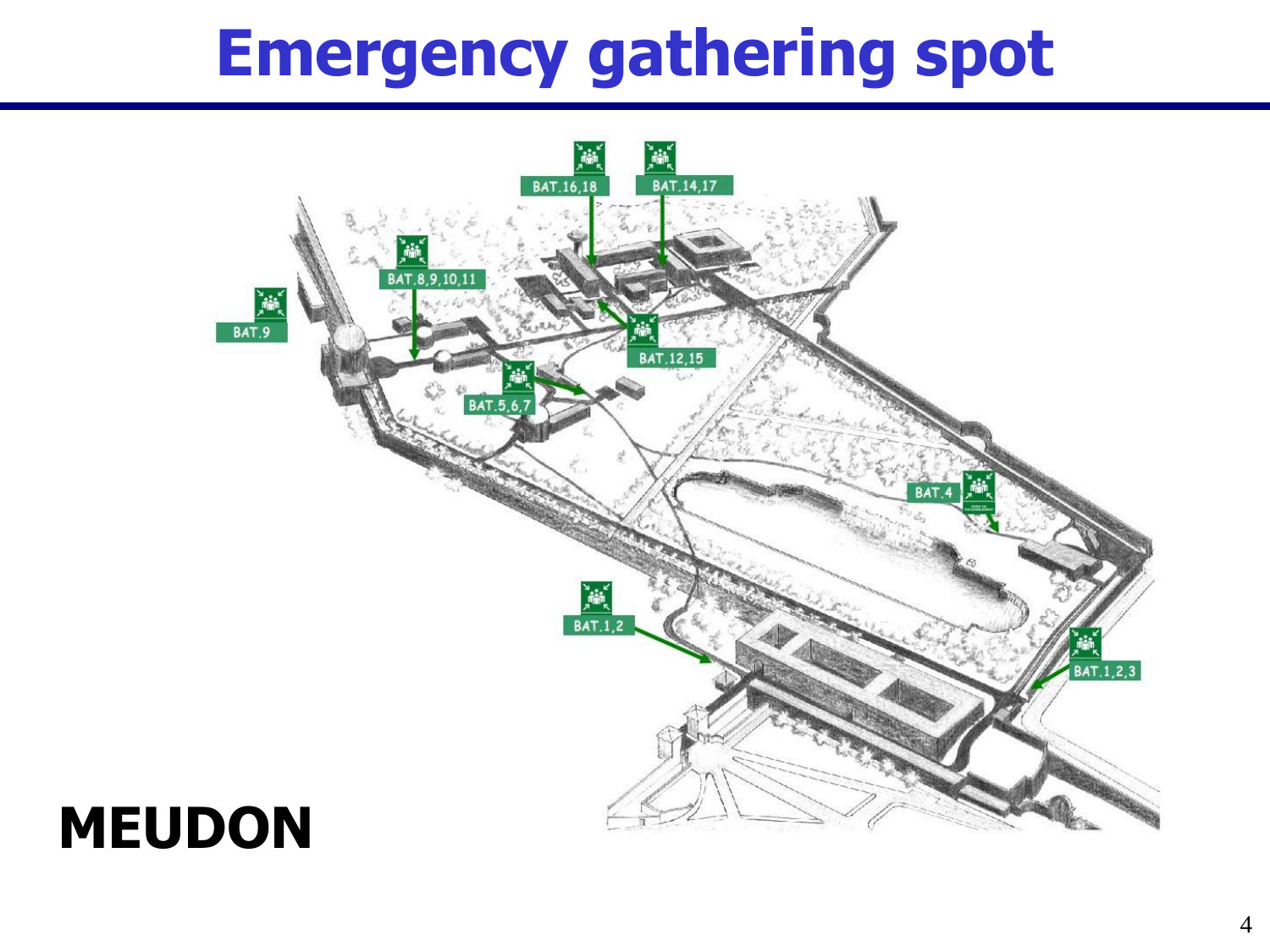### **Everyone is concerned!**

#### • Simple things

- know the safety instructions (displayed in the corridors and main entrances)
- know your workplace (gathering spot, SST, Assistants de Prévention, ...)
- read the **safety guide** (to be downloaded from the Intranet website of Paris Observatory)

[https://scop.obspm.fr/spip.php?action=api\\_docrestreint&arg=0/0/pdf/Memento\\_Securite\\_2014\\_livre.pdf](https://scop.obspm.fr/spip.php?action=api_docrestreint&arg=0/0/pdf/Memento_Securite_2014_livre.pdf)

### • Good sense

- let free emergency exits, corridors, landings of stairs...
- use appropriate equipment (anti-slip step, hand-truck,...)
- do not overload electrical outlets
- shut down electrical apparatus when you are absent
- ventilate the offices when you are there (+ risk COVID)

### • Reflex to acquire

- Remove useless paperboard boxes
- notify to your AP all hazards encountered (stripped electrical wire, broken window,...)
- Throw out each kind of waste in the appropriate bin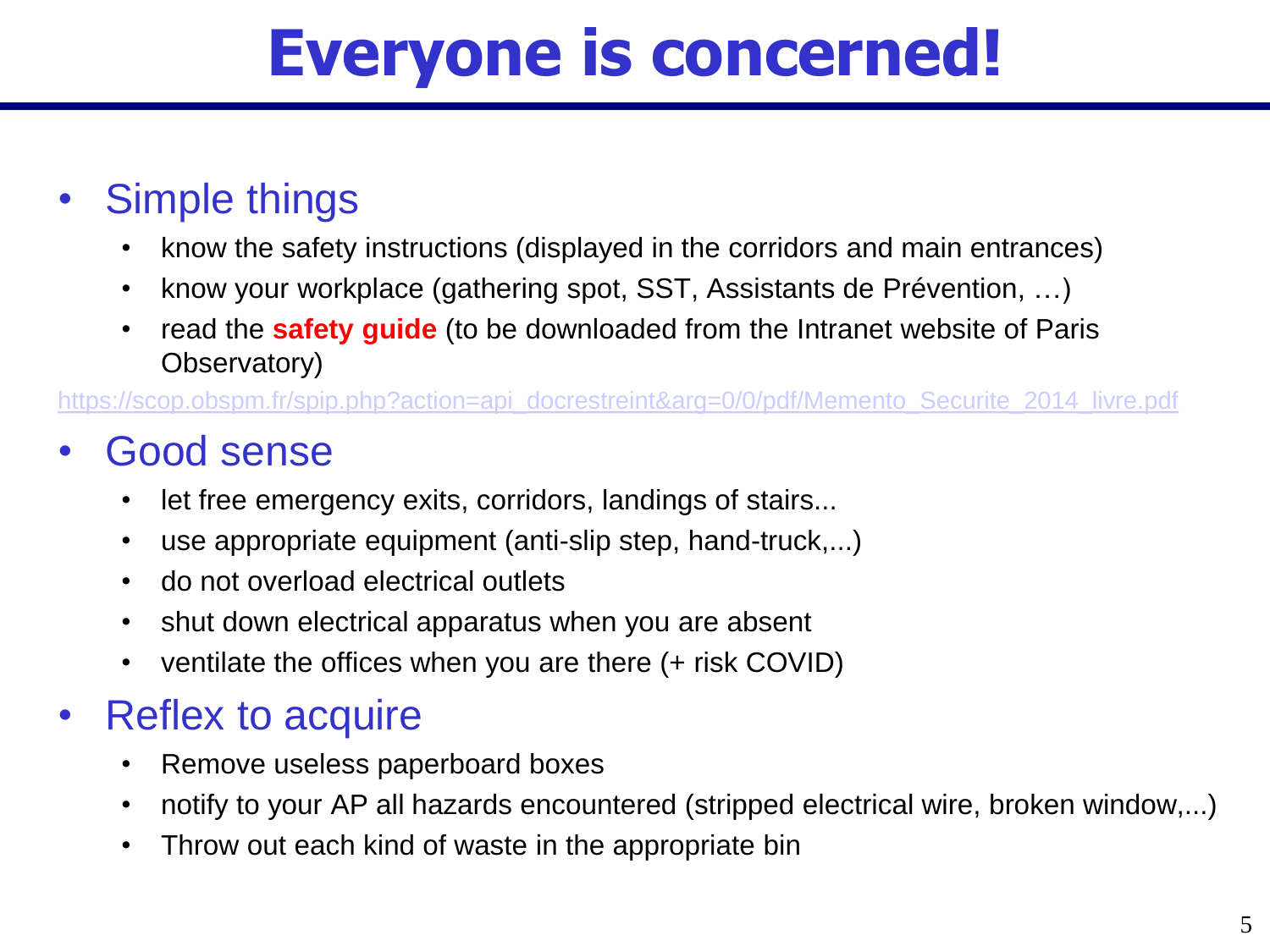## **Who does what? (1/2)**

- Ingénieurs Hygiène et Sécurité (IHS)
	- give advice in all fields of security, health and safety
	- belong to an institution (*"Alisson BOCKELEE"* for Paris Observatory...)
	- coordinate/supervise some actions of the "assistants de prévention"

#### • Assistants de Préventions

- give advice and help the director of the lab
- do an annual assessment of the professional risks in the lab
- **they are your local contacts**
- Sauveteurs Secouristes du Travail (SST)
	- people to contact in case of an accident
	- can provide the first aid : **volunteer requested**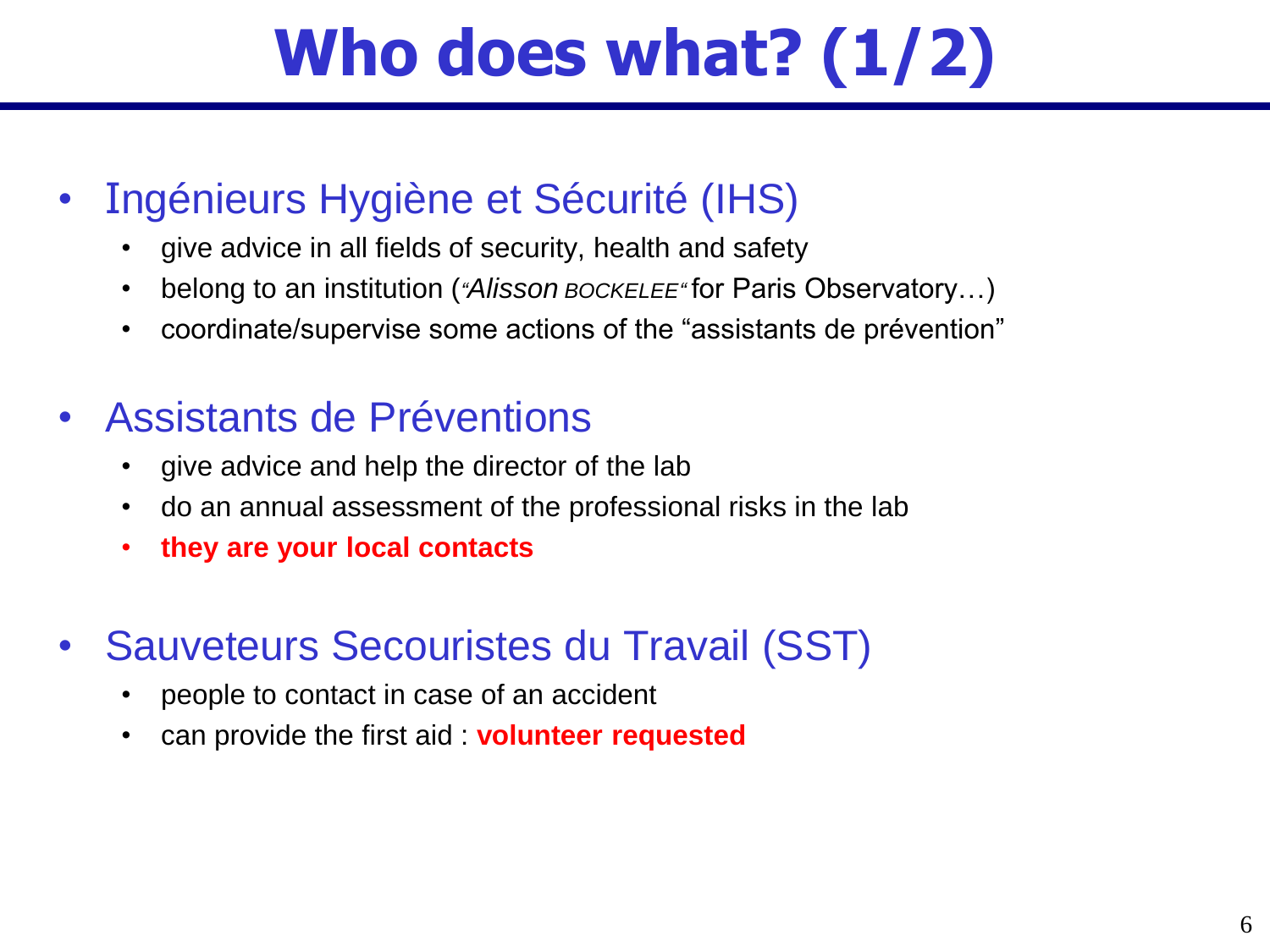## **Who does what? (2/2)**

- Guides files (evacuation guides)
	- help to evacuate people from a building in case of fire
- Médecins de prévention (occupational doctors)
	- follow each worker
	- medical visit **mandatory** for newcomers!
	- frequency depend on your tasks
- Le Directeur d'Unité (director of the lab)
	- is responsible of all members of the lab
- L'encadrant (the supervisor)
	- is responsible of its students

Your manager/employer has no right to put you in danger... which brings many rules.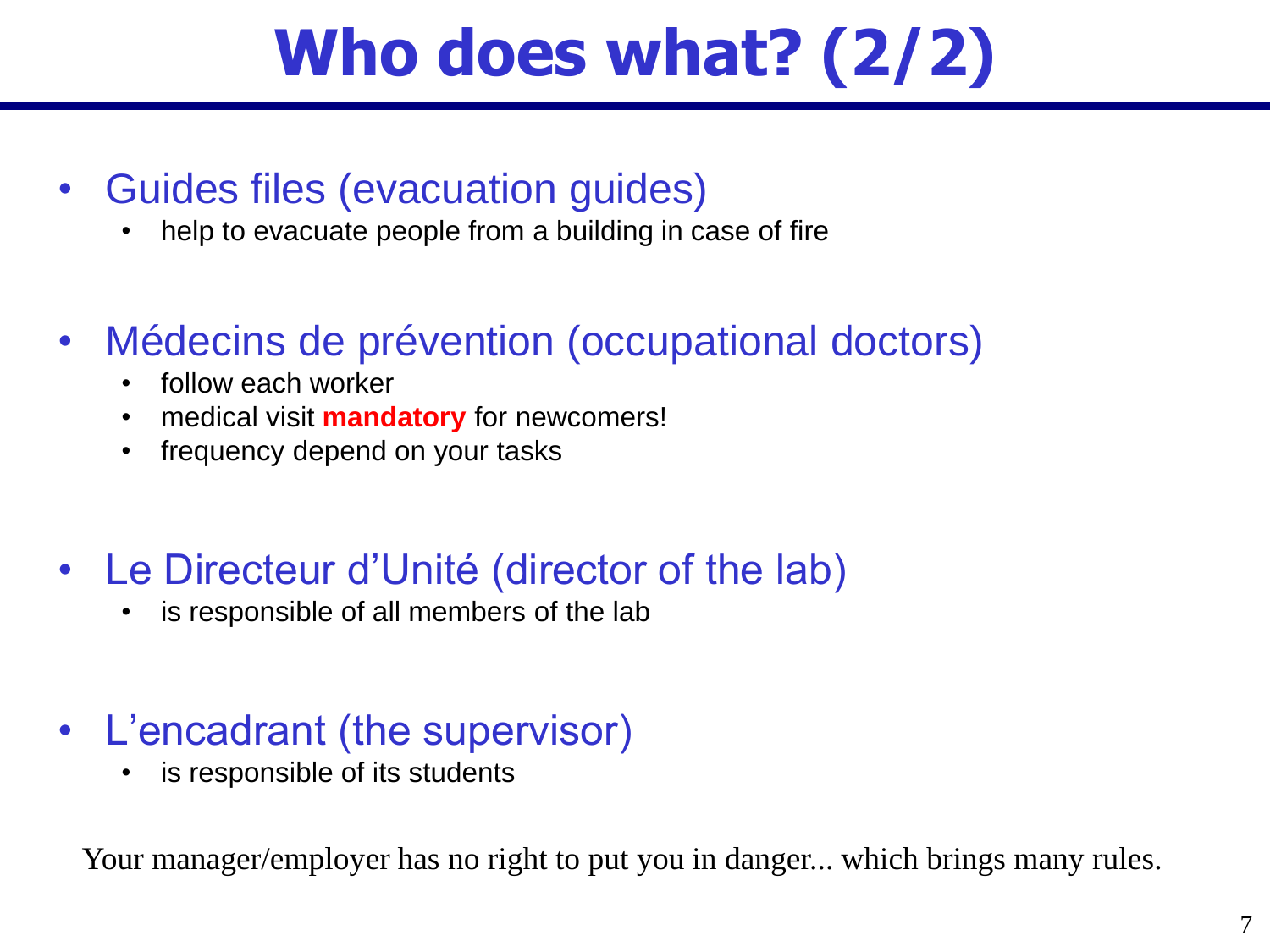### **Assistants de Préventions du LERMA**

#### • Paris

- Thibaut Vacelet
- thibaut.vacelet@obspm.fr

#### • Meudon

- Norbert Champion
- norbert.champion@obspm.fr

### **Cergy**

- Saoud Baouche
- Saoud.Baouche@obspm.fr
- Jussieu
	- Laurent Philippe (awaiting training)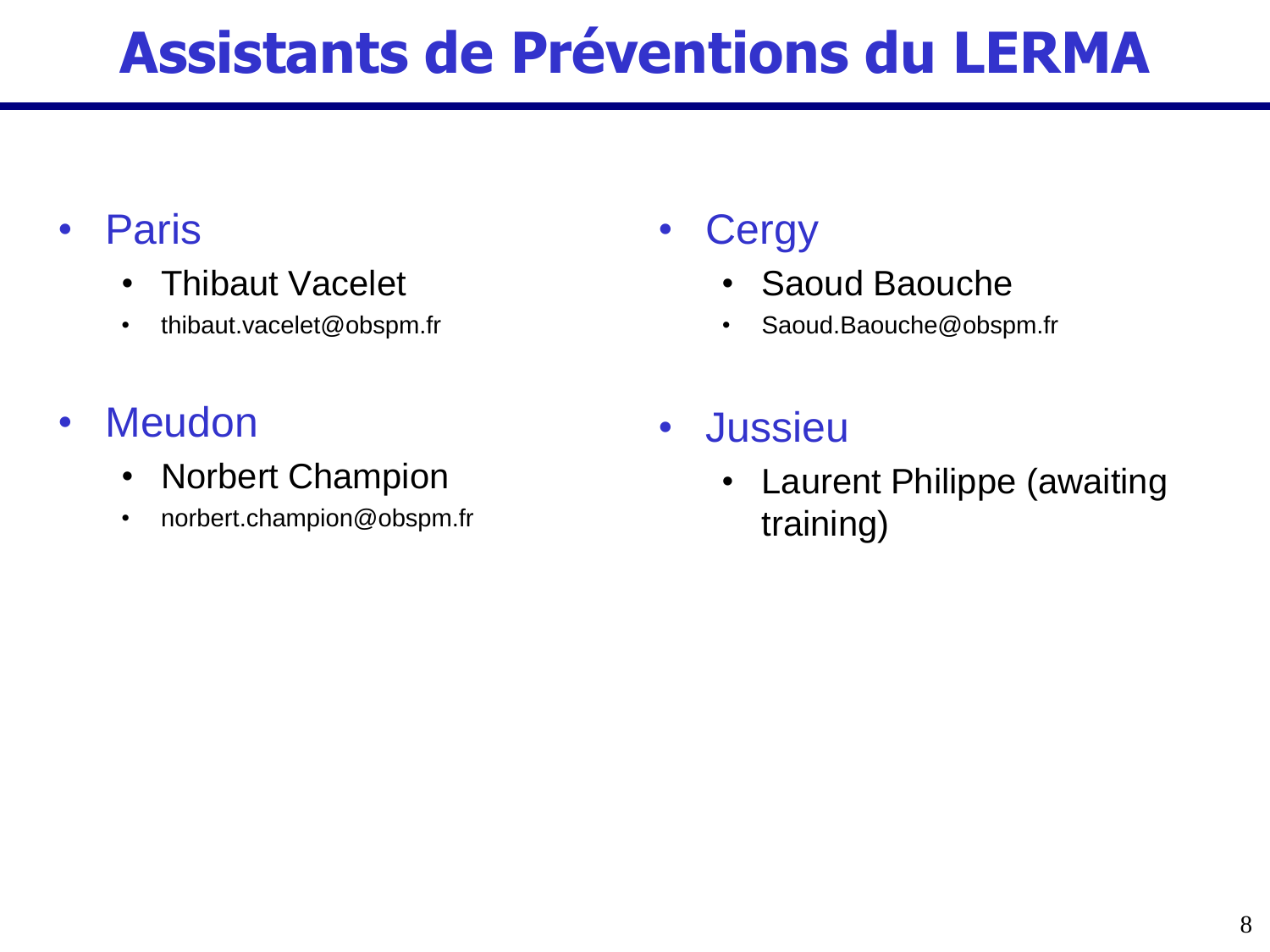# **Other topics (1/2)**

- **Defibrillators** 
	- everyone can do it **even without training (but in french…)** !
	- Located at main entries (Paris et Meudon)
- Waste management
	- office waste bins: one normal plus a recycle bin (paper, box, plastic bottle, can)
	- no glass in office waste bins
	- outside: containers for waste electrical and electronic equipment (WEEE), battery cell, ink cartridge, large boxes
	- special warehouse for toxic products (site OP-Paris)

#### • Risks

- fire, fall, using a display screen, handling, noise
- electrical, laser, pressure, chemical, biological, radioactivity
- laboratory experiments : training or authorization **needed**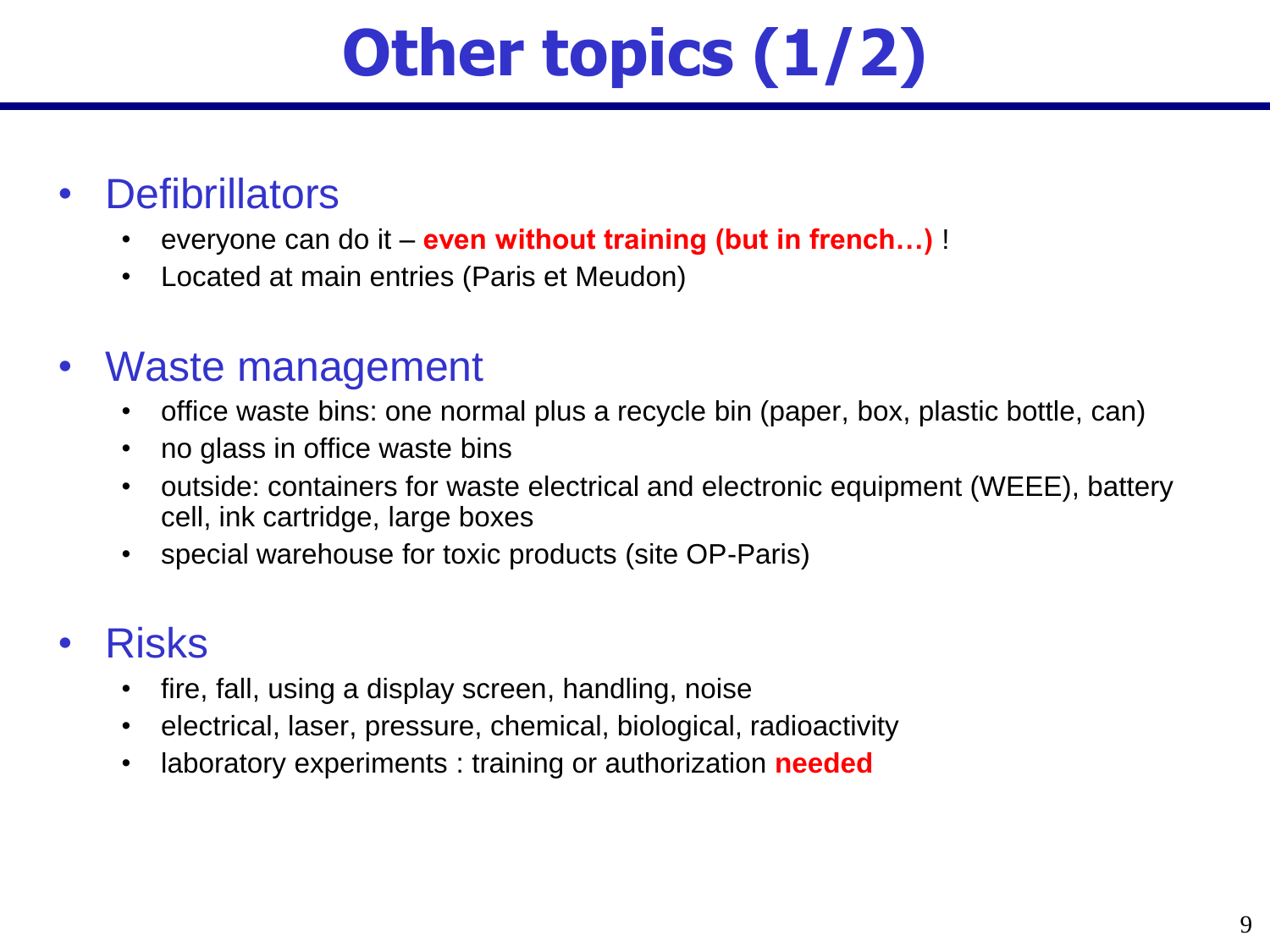# **Other topics (2/2)**

#### • Psychosocial risk factor

- depression, stress, harassment, insomnia, burn-out…
- special group of people can help you (veille.rps@obspm.fr)

#### • Alone worker

- need an authorization
- inform guardian if your are present outside of regular working hours
- wear a DATI\* to prevent some troubles (i.e. lying on the floor)
- Other risks
	- mission, work at high altitudes, travelling accident

#### • Training (but allways in french!)

- first aid (SST Sauveteur Secouriste du Travail)
- fire extinguisher
- automated external defibrillator (AED)
- special risks (laser, chemicals, electricity,...)
- "Guides d'évacuation"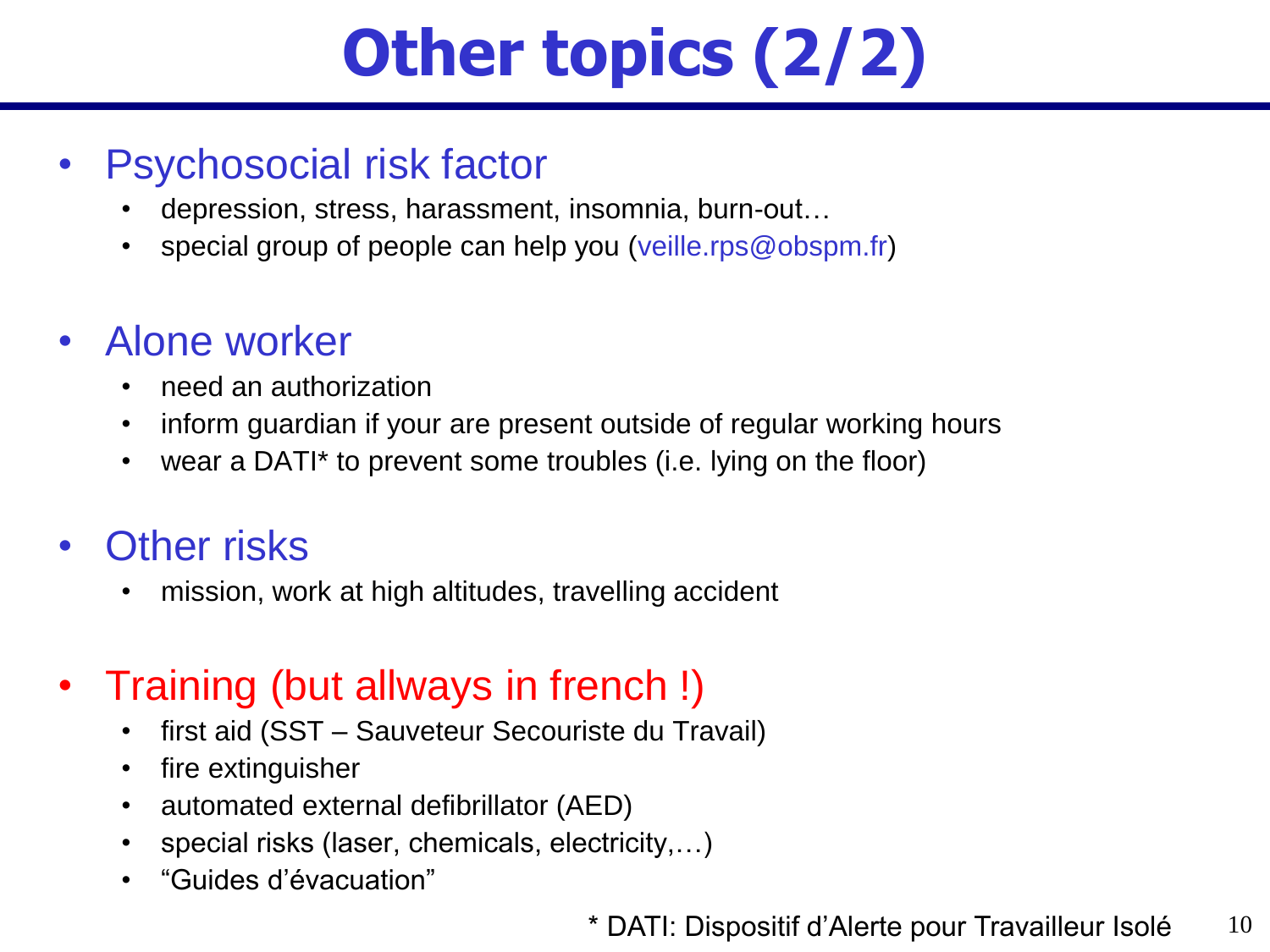### **Where to find more information?**

- speak with your local Assistants de Prévention
- booklet "newcomer safety guide"
- posters displayed on the walls "consignes de sécurité"
- Intranet "https://scop.obspm.fr/sante-et-securite-autravail/documents-utiles-en-securite/"



Gouvernance | Directions - Laboratoires - Référents | Comment faire pour... | Vie interne | Santé et sécurité au travail | SCOF

Santé et sécurité au travail

stante Sociale du travail : Isabelle METAIRY ellule de veille RPS : cellule.veille.rps@symp seillère en Prévention : Alisson ROCKELEE

- Prévention des risques
	- Comité d'hygiène, de sécurité et des conditions de travail (CHSCT)
	- Sécurité au travail…
	- Documents utiles (**mémento nouvel arrivant**)
	- Mal-être, souffrance au travail (cellule de veille RPS)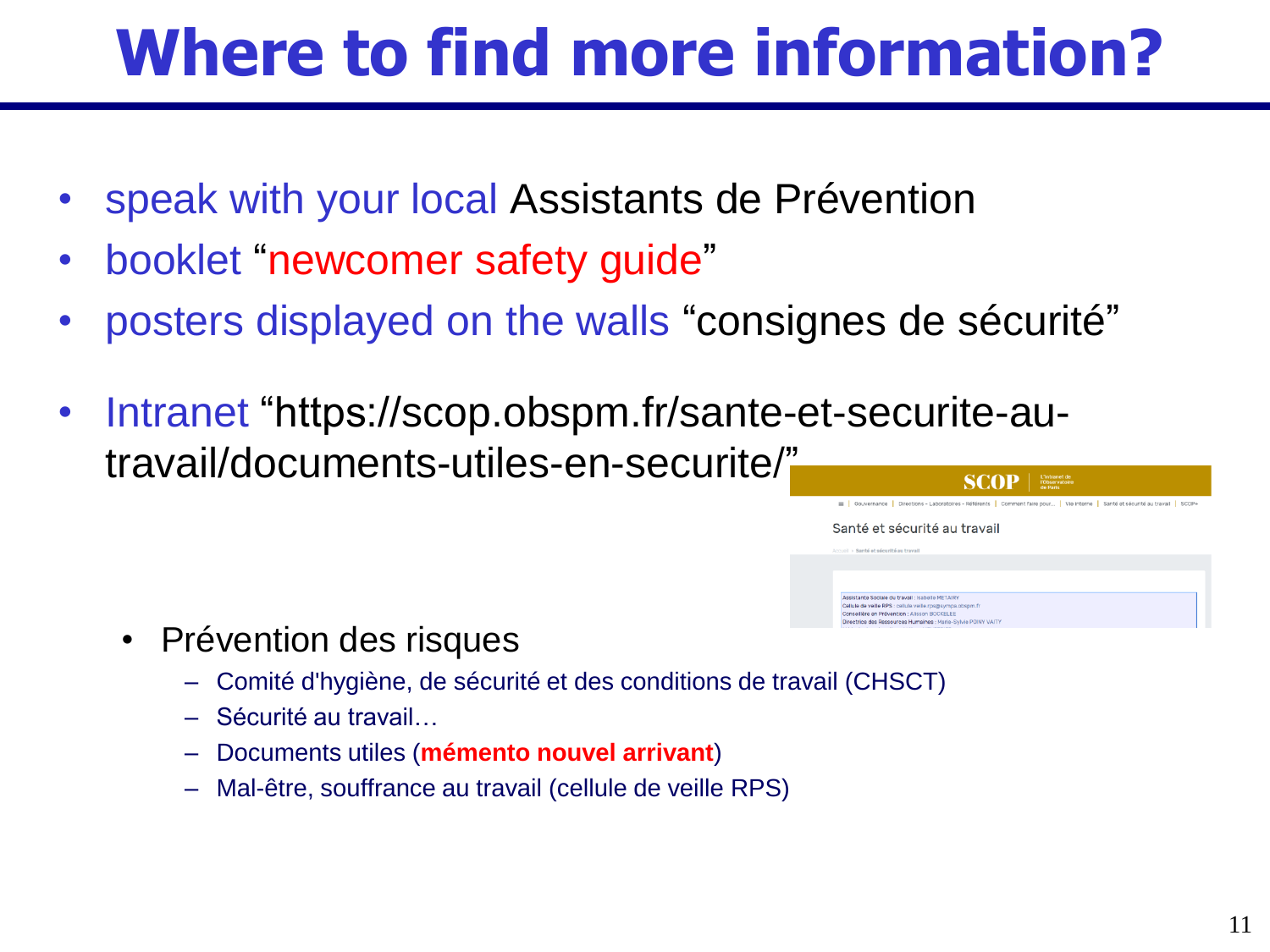### **SCOP**

- « Registre des dangers graves et imminent » (in case of alert, right of withdrawal)  $\rightarrow$  Contact 01 40 51 21 99 [alisson.bockelee@observatoiredeparis.psl.eu](mailto:alisson.bockelee@observatoiredeparis.psl.eu)
- Intranet« Registre sécurité », for everyone -> SCOP https://scop.obspm.fr/Boîte à outils



 $\overline{3}$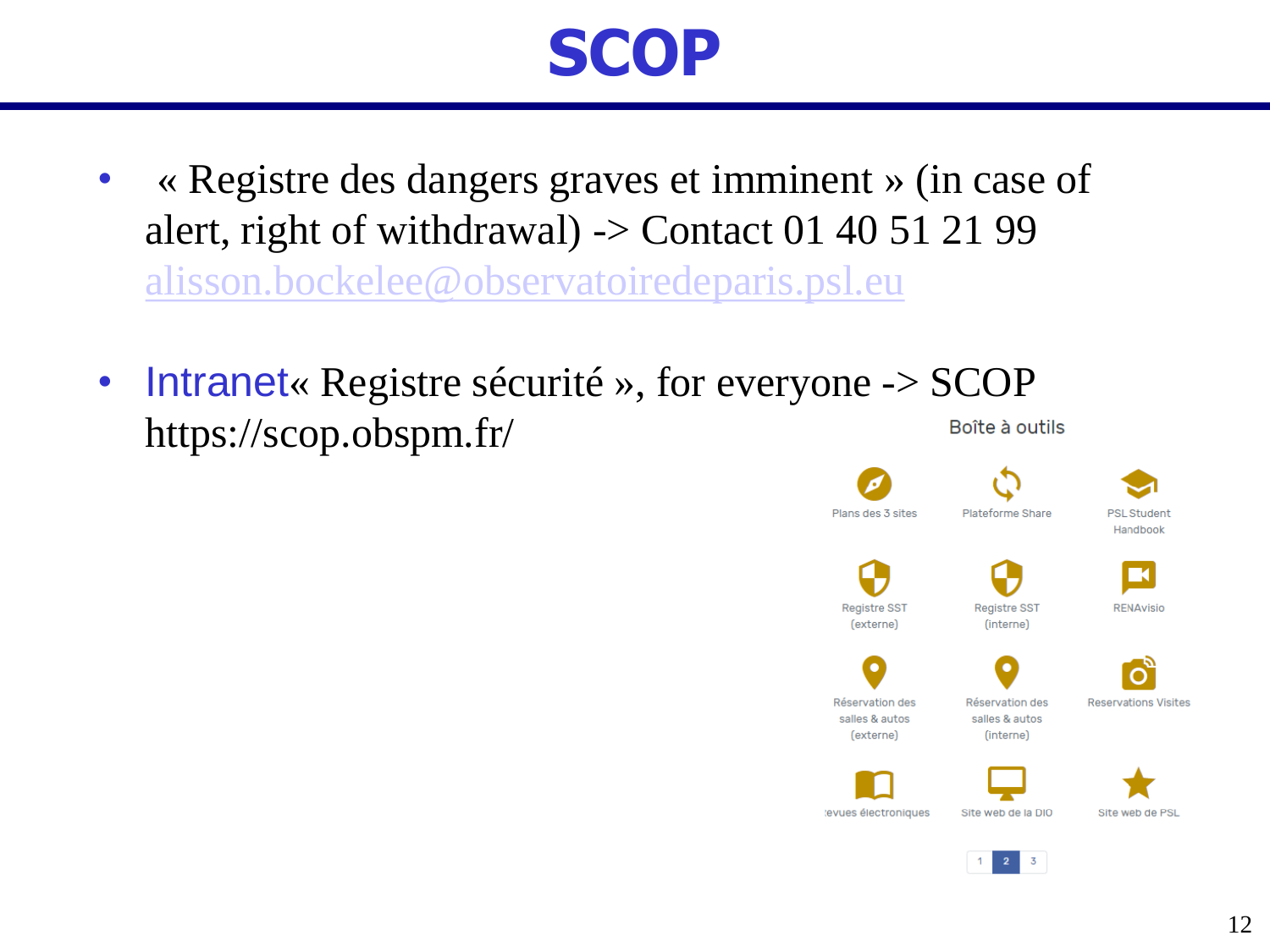## **Still running**



- The police number: 17
- Inform of any suspicious behavior or package observed
- Do not receive an unidentified package
- Accept security controls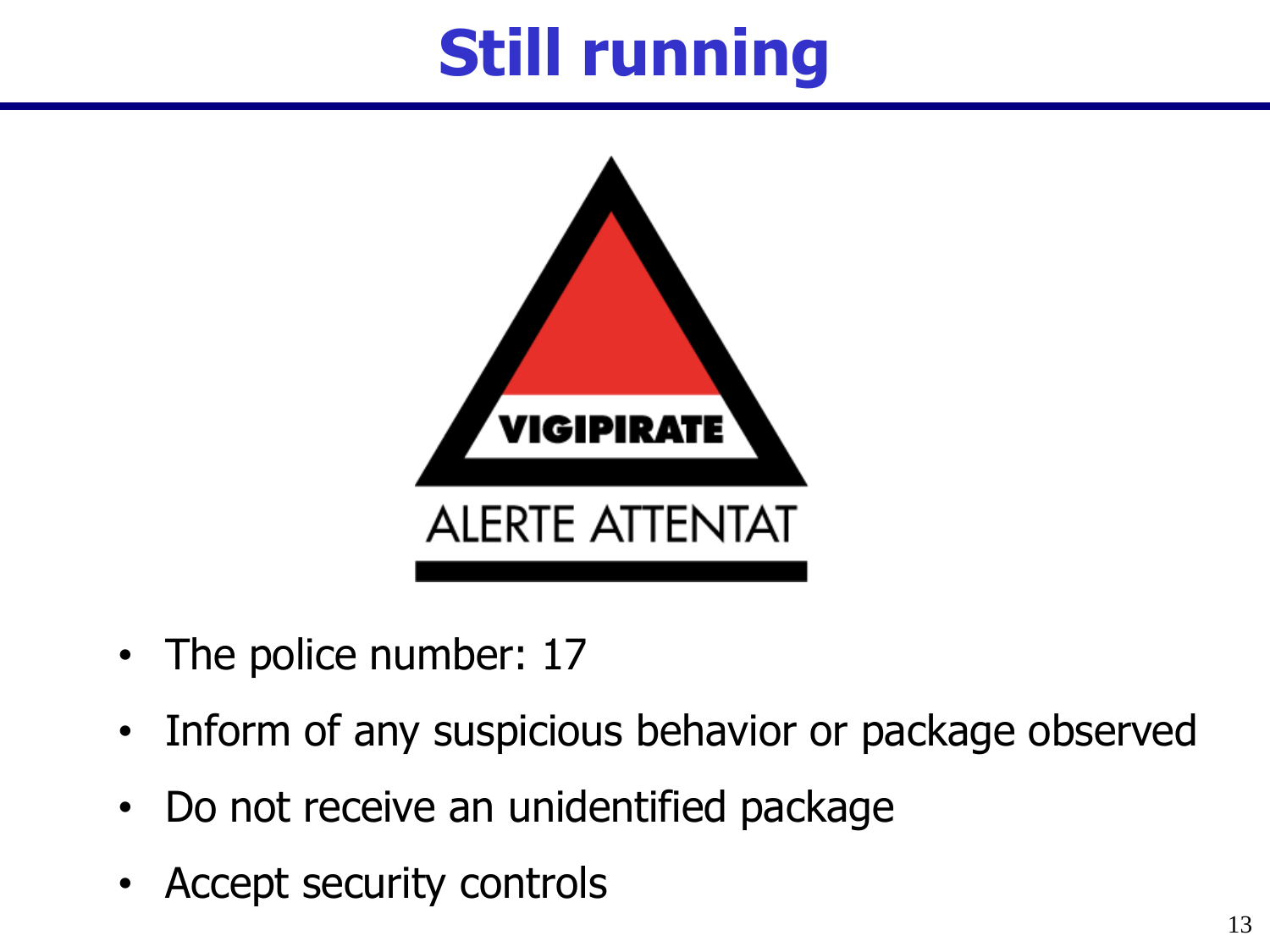### **Risk Covid**



- Covid referent (Paris : Martina Wiedner Thibaut Lerberte)
- Telework... The rules can change, stay informed by the president of the obs and by your employer. <https://scop.obspm.fr/scop/infos-covid-19/>

https://scop.obspm.fr/scop/infos-covid-19/article/procedures-et-consignes-sanitaires-en-vigueur